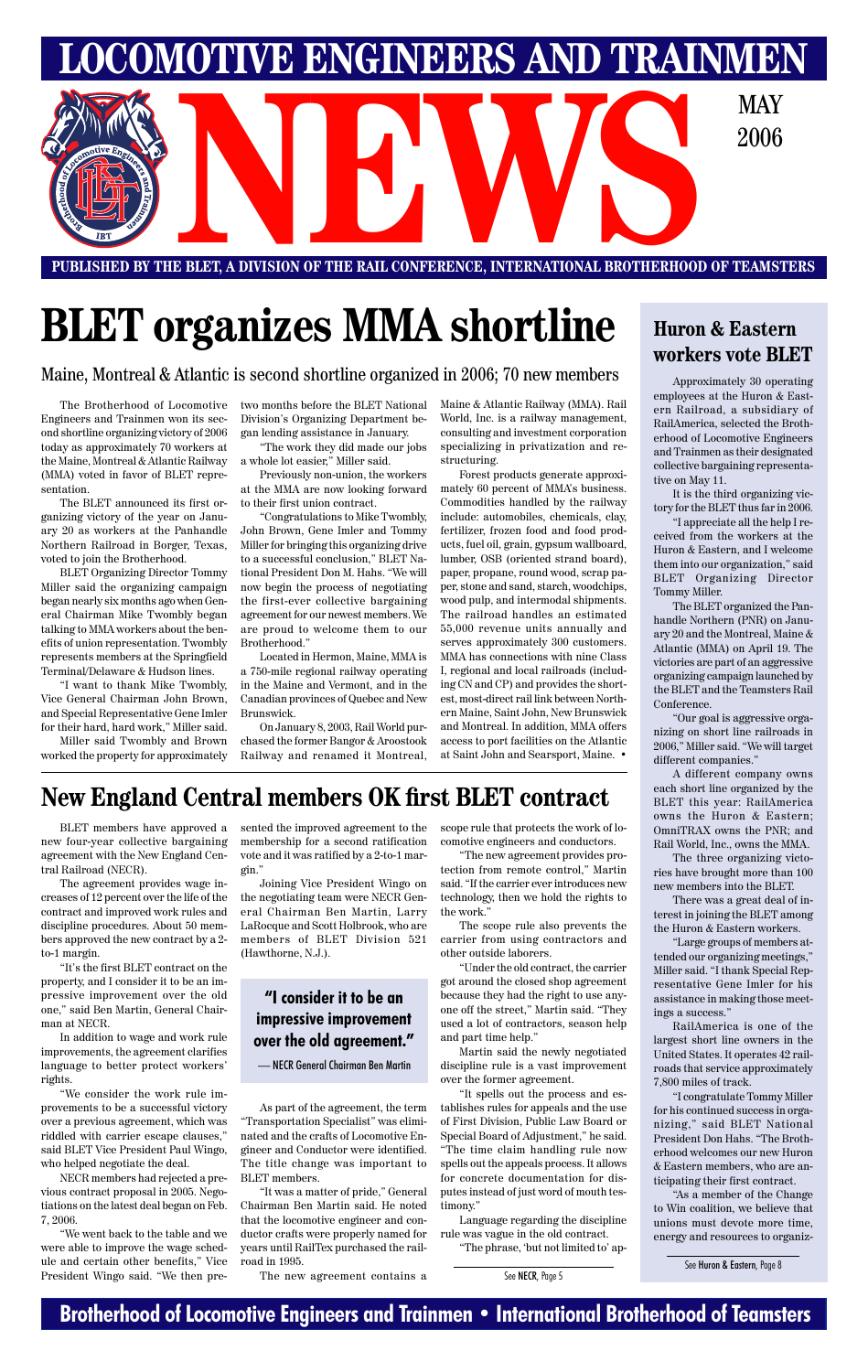Locomotive Engineers & Conductors Mutual Protective Association



535 Griswold • Suite 1210 • Detroit, MI 48226-3689

**(800) 514-0010 • (313) 962-1512 FAX: (877) 633-1910 • E-MAIL: lecmpa1910@lecmpa.org • WEB: www.lecmpa.org**



*Job Protection Headquarters for Transportation Employees Since 1910*

Did you know that while the average CEO is earning \$5,430 an hour, a hard-working janitor makes as little as \$7 an hour?

Change to Win is starting a national movement to change that.

Millions of Americans are working their hearts out every day but still falling short of the basics of the American Dream — a paycheck that can support a family, affordable health care, retirement security, a voice on the job and a chance to give their kids an education and a better future.

In early May, Change to Win launched Make Work Pay!, the nation's biggest effort ever to unite the more than 50 million workers providing the vital services that our communities depend on. These are the



people who heal the sick and comfort our elderly, harvest and serve our food, and clean and protect our offices and homes.

Change to Win, a federation of seven unions representing six million working people, is working with community groups, people of faith and public officials to build an unprecedented movement to ensure that our lowest-paid

workers join the middle-class and share in the American Dream.

In the weeks and months ahead, Change to Win will provide simple and exciting opportunities to make a difference. Together, we can pressure overpaid CEOs and unaccountable corporations, and force changes to working conditions, laws and policies in every corner of the country.

Change to Win has also made available its CEO pay calculator — the results may shock you!

To learn more about this campaign go to: http://www.changetowin.org/ MWP/index.htm •

# **Change to Win's 'Make Work Pay!' campaign to target overpaid CEOs**

**As of February 28, 2006**  $1 - A$ . C. Widby 28 — R. Kimmel 63 — M. B. Brooks 63 — A. F. Janisieski  $63 - C$ . J. Mezger 63 — C. F. O'Connell 63 — P. L. Spaulding 63 — C. R. Walker  $150 - E$ . L. Peoples 190 — A. Lezu Jr. 236 — S. P. Bautista 244 — G. E. Dabdoub III 280 — J. J. Carter 435 — T. L. Rollins 484 — J. C. Morris Sr. 537 — D. L. Scribner 553 — D. K. Tate 672 — P. G. Smoot 682 — R. J. Janik

**As of March 31, 2006** 11 — M. Masiello 28 — W. L. Edwards 42 — G. W. Lindemann 83 — J. P. Dyer 136 — D. T. Smith 269 — A. J. Giacalone

## **BROTHERHOOD OBITUARIES**

# **Jim Ong, Ohio State Legislative Board Chairman**

BLET Ohio State Legislative Board Chairman J.F. "Jim" Ong died on April 15 after a four month battle with cancer. Brother Ong was 62 years old.

He is survived by his wife, Carol; three children, J.J. Ong, Jennifer Ong and Heather Lutz; three grandchildren, Harris Ong, Mallory Ong and Ben Worley; two brothers, John Ong and Joe Ong; various in-laws; and numerous nieces and nephews.

Brother Ong was just reelected Chairman of Ohio State

Legislative Board on April 11. He joined the Brotherhood on Dec. 1, 1975, and was a member of Division 292 in Beach City, Ohio. He began serving on the Ohio State Legislative Board in 1978.

"On the behalf of the officers, staff

and members of the BLET, I extend our deepest condolences to Jim's family," said BLET National President Don M. Hahs. "His proximity to our headquar-

> ters in Cleveland allowed him to visit us often. The staff and officers enjoyed his visits and remain grateful for his hard work and devotion to the Brotherhood. Brother Ong was a valuable asset to our organization and he will be greatly missed.

> "Jim was loved by all who knew him. He worked tirelessly for

the members in the state of Ohio. He was involved in all of the major legislative and election campaigns that the Brotherhood worked on."

Brother Ong was the last fireman ever hired by the Penn Central Railroad. He later earned promotion to locomotive engineer at the Penn Central. Later, as a Conrail engineer, he worked in terminals throughout the system, ranging from Grand Central Terminal in New York to Indianapolis in the West. He later worked for the Wheeling & Lake Erie in Ohio.

As Chairman of the BLET's Ohio State Legislative Board, Brother Ong served as chief lobbyist in the state, with his office located in Columbus. He was a member of the BLET's National Association of State Legislative Board Chairmen and served as vice chairman for the 17-state Northeast Region. He was responsible for coordinating legislative efforts among the states in that region.

In addition to his work for the BLET, he was involved in the National Association of Veteran Railroad Employees and the Masons. For the past 25 years, he and his wife have operated the Northview Residential Care facility in Dennison. In 2005, Brother Ong was honored to serve as the Grand Marshal for the annual Dennison Railroad Festival parade in Dennison, Ohio.

According to his family, Jim will be remembered as a loving husband, father and grandfather. His knack to solve problems and make everyone laugh will be missed. He was wellknown for his storytelling ability and was always quick with a joke and willing to lend a helping hand.

Donations in memory of Brother Ong can be made to the American Diabetes Association, Northeast Ohio Office (1815 W. Market Street, Suite 108, Akron, Ohio 44313). •

Dorothy Cassidy, the wife of former BLE International Vice-President Joe Cassidy Jr., passed away suddenly and unexpectedly on May 11.

Dorothy Cassidy is also the mother of New York State Legislative Board Secretary Kelly Cassidy.

"On behalf of the entire Brotherhood, I extend deepest condolences to Joe and Kelly Cassidy, as well as their entire family," said BLET National President Don M. Hahs. "This is particularly sad news considering the suddenness of Dorothy's passing, which comes so soon after their retirement."

Dorothy retired in August of 2002 while Joe retired in November of 2002.

The couple married in 1972, the year before Joe won his first elected office with the BLE. Joe hired out with the Long Island Railroad in 1970 and served as General Chairman of the LIRR General Committee of Adjustment from 1982-1991. He was elected International Vice-President of the BLE in 1991, winning reelection in 1996 and 2001.

In addition to Kelly, the couple has two other children, Joe III and John.

Cards of condolence may be sent to:

**Brother Joseph Cassidy 24 Pell Terrace Garden City, NY 11530**

and

**Sister Kelly Cassidy 745 South Sixth Street Lindenhurst, NY 11757** • 269 — C. P. Hammerslag 269 — L. D. Havens 357 — M. L. Reeve 365 — J. I. Holt 435 — H. R. Brunson Jr. 446 — M. W. Brown 448 — A. F. Slade 511 — G. E. Potter 517 — W. J. Pearson 592 — R. J. Barta 602 — K. H. Breecher 623 — P. Monzon

#### **As of April 30, 2006**

114 — D. M. Dunn  $171 - L.$  F. Giles 194 — J. P. Huddleston 202 — J. J. Spier 215 — K. L. Waterman 269 — R. S. Jacques 292 — J. F. Ong 383 — S. P. Marshall 473 — H. F. Cross 473 — J. W. Hooper 473 — H. Z. Wantland 937 — R. A. Cousino 937 — C. A. Kaczorowski •

### **Dorothy Cassidy, wife of former BLET International VP Joe Cassidy**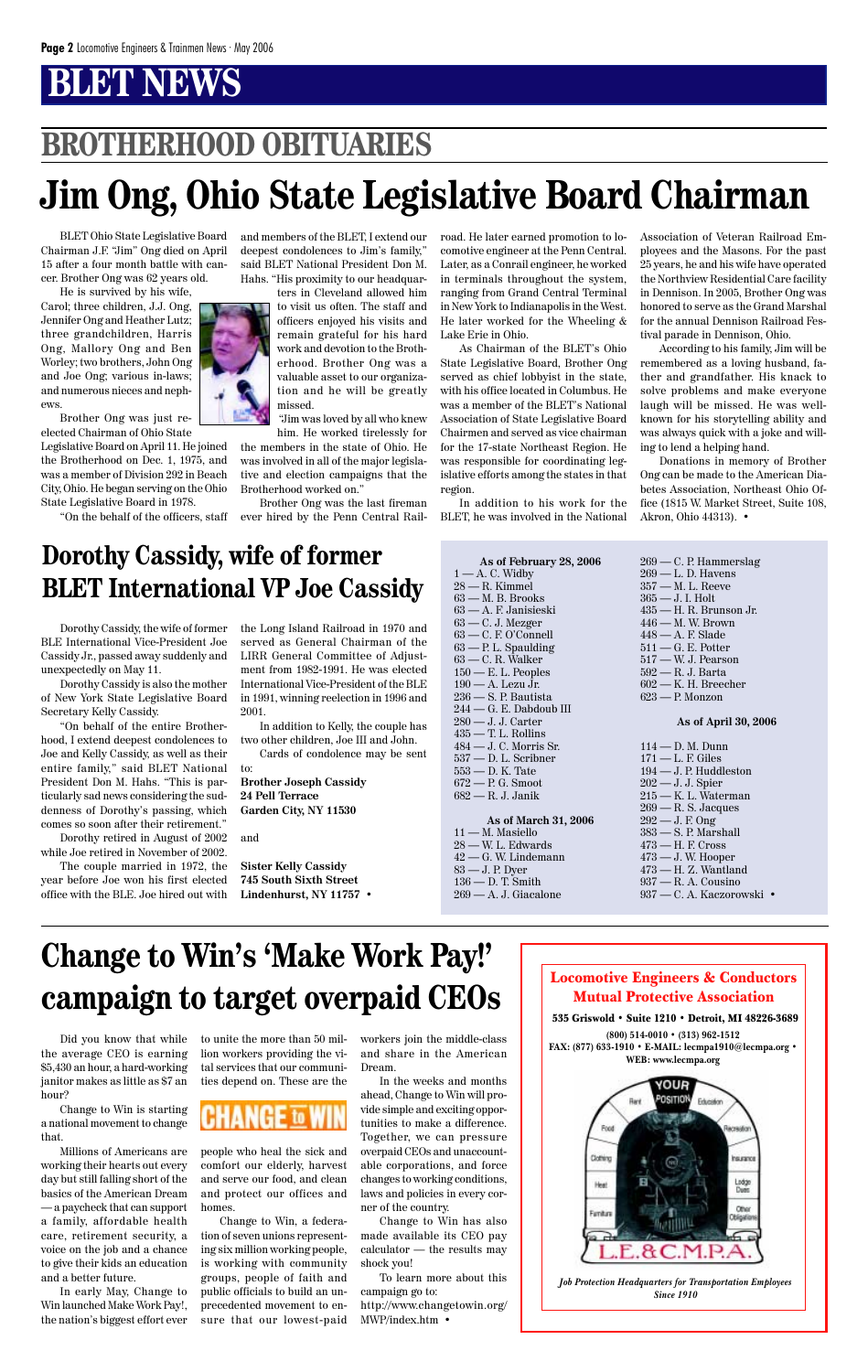The National Labor College (NLC) is offering a special radioactive materials training course to railroad workers at the George Meany Center during the week of July 10.

According to the U.S. Department of Energy (DOE), the number of rail shipments involving radioactive materials is expected to increase in coming years. Beginning as early as 2007, the DOE is expected to begin a 38-year project to transport spent nuclear fuel and high level radioactive waste from DOE sites to storage and disposal facilities. With the increase in rail shipments comes the increased risk for rail incidents involving radioactive material.

This year, the Rail Workers Hazmat

Training Program was awarded funding to provide training to rail workers to increase their knowledge of the transportation of radioactive materials. To meet this training need, during the week of July 10, 2006, the Rail Program will conduct a 3-1/2 day hazmat awareness and security training course combined with a radiological transportation train the trainer course.

The 10-hour hazmat awareness and security training course will be followed by a two-day DOE-sponsored Modular Emergency Response Radiological Transportation Training (MERRTT) train the trainer course. All training will be conducted on the George Meany Campus of the National Labor College in Silver Spring, Md.

The program will begin on Monday, July 10, at 7 p.m., and end by 3 p.m. on Thursday, July 13. Funding for this course will cover overnight room accommodations and three meals a day at NLC. Limited scholarships are available to cover travel expenses and provide stipends for participants unable to secure paid time off from the railroad, or other sources. Call Carol Rodgers at the Hazmat office (301-439-2440) for more information on scholarships.

Since space for this course is limited, completed registration forms should be faxed, mailed or e-mailed to the Hazmat office (see below) as soon as possible. Interested rail workers may also call the Hazmat office to register by phone, or register online:

http://www.hazmatgmc.org.

**Rail Workers Hazardous Materials Training Program 10000 New Hampshire Avenue Silver Spring, Maryland 20903 (301) 439-2440 (301) 628-0165 -fax**

**crodgers@nationallaborcollege.org**

This training is funded in whole or in part with Federal Funds from the National Institute of Environmental Health Sciences (NIEHS) and supplemental funding to support peer training from the North American Railway Foundation (NARF).

A copy of the registration form is available as PDF from the BLET website at: http://www.ble-t.org/pr/pdf/ DOEtrainingapp.pdf •



### National Labor College plans radioactive waste handling course, July 10-13

# **Radioactive rail shipments expected to increase**

*(BLET Editor's Note: The following editorial appeared on the UTU's website on April 27. The BLET strongly concurs with its message.)*

You have heard the story of the lion, which went hunting with the fox, the jackal and the wolf.

Together, through teamwork, they caught a deer; but the lion claimed it all for himself. Indeed, the "lion's share" means grabbing it all.

Lion's share defines the strategy of the railroads – they want every crumb off the bargaining table, and are willing to tell any lie or make any false promise to achieve their goal.

The carriers' greed is running amok this round of negotiations because, in the words of BNSF CEO Matt Rose, they sense a "perfect storm."

Higher fuel prices favor railroads over trucks, reduced track capacity allows railroads to engage in monopoly pricing, and their anti-labor friends control the White House, National Mediation Board, House of Representatives and the Senate. If ever there was a reason for each of us to register to vote and vote for labor-friendly candidates in November, this is it.

We cannot stop there.

Each of us must walk the extra mile to convince family, neighbors and friends to do the same.

The lion can only be tamed by breaking up Matt Rose's perfect storm.

We must elect laborfriendly lawmakers in November lest we find ourselves in a Presidential Emergency Board next year facing, without protection from Congress, the lion demanding it all. •

### Editorial: Bearding the lion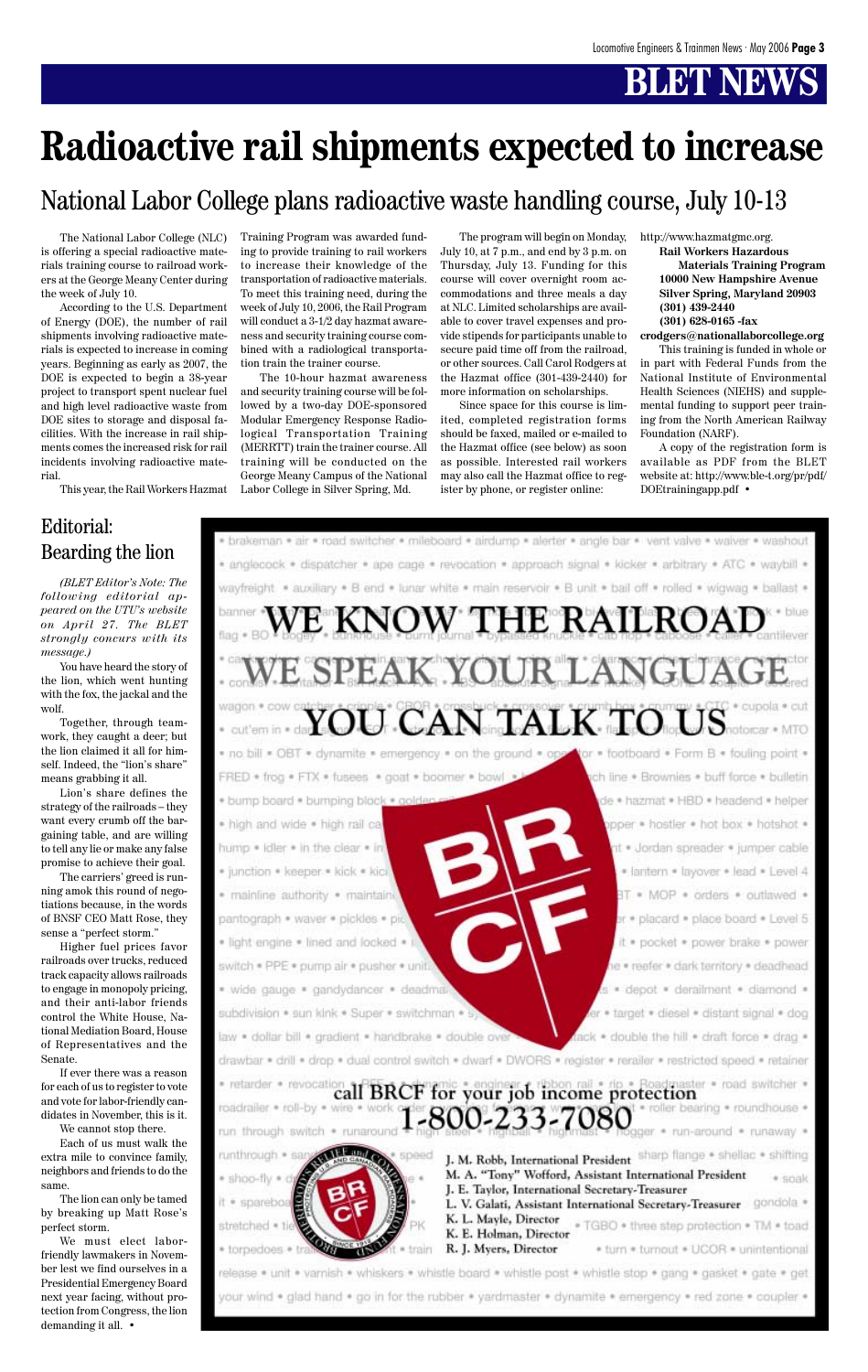## **BT NEWS**

The Ohio State Legislative Board held its 13th Quadrennial Convention and celebrated its 50th anniversary the week of April 10. Many will remember the meeting with sadness as it was the last one attended by the late Jim Ong. At the meeting, Brother Ong was re-elected to the position of Chairman. However, he died of cancer just four days later.

Tim R. Hanely was elected Vice-Chairman and will succeed Brother Ong as Chairman. Also elected were: Timothy T. Price, 2nd Vice Chairman; Michael J. Goebel, Secretary-Treasurer; and Randy Stewart, Alternate Secretary-Treasurer.

In addition to celebrating the Board's 50 years of tradition, the delegates viewed presentations titled, "The Possible Future of Positive Train Control," "FRA Underreporting," "Safe Rails Secure America," "Remote Control Operations," "Lodging Concerns," and "Family and Medical Leave Act and Railroad Retirement." John Tolman, BLET National Division Chief of Staff, Greg Powell, Michigan State Legislative Board Chairman, and Ken Kertesz, Pennsylvania State Legislative Board Chairman, conducted the presentations. •

# Hanely new Ohio<br>Logislative Chairman Michel reelected Legislative Chairman in NJ

Ken Michel was re-elected to the position of Chairman of the New Jersey State Legislative Board at its Quadrennial Meeting on March 29 at the Newark Sheraton Airport Hotel in Newark, N.J.

The Honorable John Wisniewski, Chairman of the New Jersey Assembly Transportation Committee, spoke to the BLET delegates regarding current transportation issues impacting the state.

Other guests included: John Collins, New York State Legislative Board Chairman; George Newman, Massachusetts State Legislative Board Chairman; and John Tolman, BLET National Division Chief of Staff.

In addition to Chairman Michel, other election results are as follows; Jim Chappelle (Division 53) was elected 1st Vice Chairman; Brian Baginski (Division 157) was elected 2nd Vice Chairman; and Mike Luteran (Division 601) was elected Secretary-Treasurer.

A special presentation was made to Ed Michael, who retired as Secretary-Treasurer after serving the Board for more than 20 years. •



**Seated, from left:** Brian Baginski, 2nd Vice Chairman; Ken Michel, Chairman; Jim Chappelle, 1st Vice Chairman; and Mike Luteran, S-T. **Standing, from left:** Robert Stiglic, Div. 497 (PATH); Pat Norton, Div 157; Charlie Larsen, Div. 171 (NJT); Brian Simon, Div. 226 (NS); and Steve Kay, Div 272

(NJT). **Present but not pictured:** Dave Hamilton, Div. 235 (CSXT); Bob Daniels, Div. 373 (NJT); Jim Godumski Div. 272 (NJT); John Perri, Div. 387 (CR); and Steve Weiss, Div. 521 (NYS&W).

# Legislative Chairman

Brian P. Kelley of BLET Division 502 (Kansas City, Mo.) was elected Chairman of the Missouri State Legislative Board at the Board's triennial meeting in Jefferson City, Mo., on May 8.

Kelley was elected to fill the office vacated by Chairman Mickey Gage, who will retire on May 31.

Also elected were 1st Vice Chairman Ted W. Stauffer of Division 75 (Kansas City, Mo.); 2nd Vice Chairman Steve C. Gillett of Division 107 (St. Joseph, Mo.); and Alternate S-T Dan M. Schroeder, Division 48 (St. Louis, Mo.). Tim L. Morgan of Division 86 (Moberly, Mo.) was re-elected to the office of Secretary-Treasurer.

"BLET members in Missouri can rest assured that their legislative affairs will be in good hands with Chairman Kelley and the rest of the Board," said BLET National President Don Hahs. "I also wish to congratulate Mickey Gage on his upcoming retirement and to thank him for his many years of dedicated service to the Brotherhood."



Tim Smith of BLET Division 415 was reelected Chairman of the BLET's California State Legislative Board on May 2 at the Board's Fifth Quadrennial Session in San Diego. Smith was reelected by acclamation.

Smith will serve a four-year term in accordance with the Board's bylaws. Also reelected by acclamation were: First Vice-Chairman Darrel N. Azarcon (Division 692); Second Vice-Chairman D.D. "Diz" Francisco (Division 739); and Secretary-Treasurer Mike G. Holt (Division 800). Alternate Secretary-Treasurer Robert B. Frank (Division 839) was elected by acclamation.

BLET National President Don M. Hahs, First Vice-President Ed Rodzwicz, and National Secretary-Treasurer Bill Walpert attended the meeting and addressed the delegates

A retirement celebration was held for Gage, who served as Chairman of the Missouri State Legislative Board since 1998. Brother Gage was also Secretary-Treasurer of the Board from 1990-1998. Delegates attending the meeting presented Gage with a plaque commemorating his years of service to

BLET members in Missouri.

President Hahs addressed the delegates, giving them a state of the union speech and an update on national contract negotiations. National Secretary-Treasurer Bill Walpert gave delegates a presentation on the BLET's financial situation, and National Legislative Representative Raymond Holmes gave delegates an update on current national legislative matters. Special Representative Jim Bradford also attended the meeting.

Kelley and the other officers of the Missouri State Legislative Board will begin their terms of office on June 1. •

# Kelley elected new Missouri State Legislative Board Chairman

regarding affairs of the National Division, including national contract negotiations and organizing, among other items. NST Walpert provided delegates with a report on the financial status of the Brotherhood. BLET National Vice-President Lee Pruitt addressed the delegates as well.

On hand to show support for the Brotherhood's legislative arm were leaders of the Brotherhood's protective arm: General Chairman Bill Hannah (Union Pacific-Western Lines) and General Chairman Pat Williams (BNSFformer AT&SF).

Chuck Mack, Vice President of the International Brotherhood of Teamters, and Al Settje, Regional Administrator of the Federal Railroad Administration (Region 7), were also on hand to address the delegates.

## California State Legislative Board reelects Tim Smith as Chairman

Sereena Hogan, 3rd International Vice President of the BLET's Grand International Auxiliary, hosted a GIA breakfast and made a presentation regarding the importance of spousal support of BLET members and issues. •



Officers of the California State legislative Board, from left:Darrel N. Azarcon, 1st Vice Chairtman; Tim Smith, Chairman; Diz Francisco, 2nd Vice Chairman; and Mike G. Holt, S-T.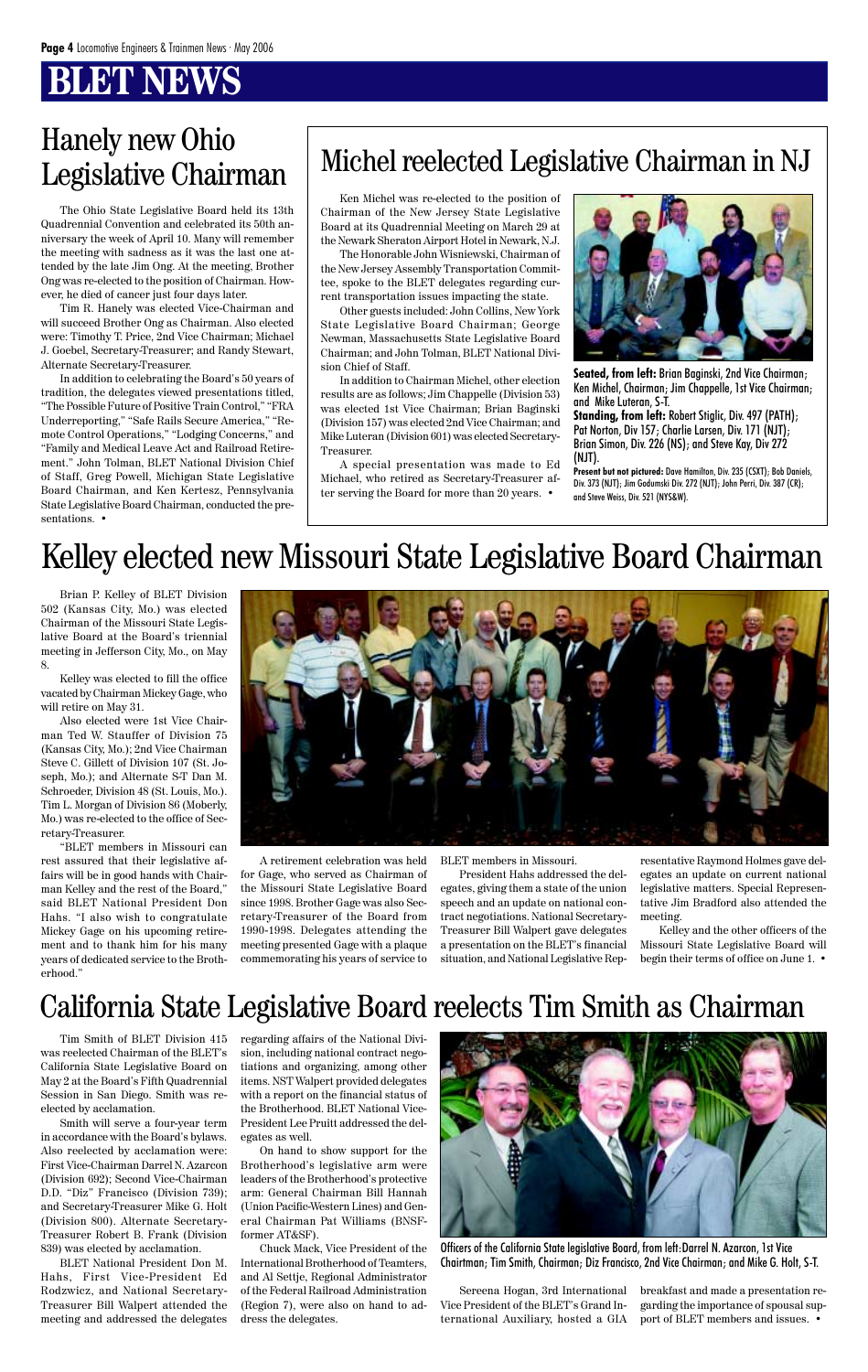# **Embracing the future, one member at a time**

*GIA Dialogue*

#### **By Onita Wayland**

*International President Grand International Auxiliary*

Over 118 years ago, the GIA to BLE

came about as a result of a recognized need to organize the various groups of railroad wives, which met informally around the country. Just as these small groups recognized the need to meet with one another in their own geographical area, our founders foresaw the benefit of joining together as one organization in support of

their fellow engineers' wives, and of the BLE.

The movement gained strength and flourished for the first 90 years, or so, but as times changed, so did the membership of the GIA. More spouses began working, and children's activities went from music lessons and sandlot baseball to increased involvement in school activities and a myriad of sports,

resulting in a decrease in time for family activities which also had to be worked around Dad's schedule.

The GIA recognized the need to alter its focus to adapt to changing lifestyles and society's changing times. We have succeeded in this endeavor resulting in our members becoming more aware of the vital

roles spouses play in shaping not only the working environment of our spouses, but also our ability to effectuate changes through our elected representatives.

Through various calls to arms from the BLET against unjust Carrier practices, and by way of alerts informing us of important legislation coming before Congress that directly affects our lives and the working conditions of our spouses, we have made

The unfortunate aspect of our it takes to make a difference is well worth it.

metamorphosis is that the word is not spreading as quickly as we would hope. As I prepare to turn over the reins of

a difference. If our ranks and networks increase and strengthen across the country, we can do even more.

In the interest of our own lives and the continued prosperity and safety of those who make those record Carrier profits possible, we **all** need to be involved. Everyone is "crazy" busy these days, but the minimal amount of time the organization, I reflect back to what I consider an innovative and pivotal era in our history. I have overseen the continued change and improvement of the GIA started by my predecessors. We have helped expand upon our mission and purpose. I thank the BLET for

its support during my tenure as International President, and feel strongly about the role BLET spouses can play. We can springboard for change in the future — going forward, not backward. On a final note, we do not want to forget our history and heritage, but we must embrace the future, and it is time we continue to move forward. •

A cookbook containing recipes submitted by railroaders for railroaders is now available through the BLET's spousal group, the Grand International Auxiliary (GIA).

Titled "Mainline Cooking," the cookbook is being sold as a fund-raiser for the GIA. The book is chock-full of delicious recipes submitted by BLET/GIA members and their families from all parts of the United States and Canada.

It contains more than 300 recipes and is bound in a hardback three ring binder  $(7" \times 9 \frac{1}{4")}$  that opens easily for adding or removing recipes.

"This book will make an excellent addition to your cooking library as well as a great gift idea for young and old alike," said Onita Wayland, International President of the GIA.

The book also contains humorous quotes, a section on railroadese, railroaders' stories, and great tips on eating healthy while working on the railroad.

All proceeds, except postage and handling, benefit the GIA. Each book is \$15. There is a charge of \$5 shipping and handling for U.S. orders (Hawaii, Alaska and international orders should e-mail the GIA for shipping costs.)

Please make your check or money order payable to the "GIA to BLE," and send it along with your name and address to:

#### **Onita Wayland 1301 McLennan Mart, TX 76664 ocwayland@aol.com** or:

**Becky Schneider 515 West Redd Road El Paso, Texas 79932-1909 beckygia1@earthlink.net** •



# **Sales of 'Main Line Cooking' to benefit GIA**

Front cover of the new GIA cookbook.



peared throughout the agreement," he said. "It would allow you to be taken out of service for just about anything. Now we have a defined agreement."

All employees certified as Locomotive Engineers will receive the engineer's rate of pay, regardless of what duties they perform.

Members will enjoy various other improvements. Contract language calls for the carrier to pay for members' work boots, and locomotives will be equipped with improved seats that are upholstered, rotate, are adjustable, and have armrests.

"Guys were riding around on toad stools, now we have agreement seats," he said.

The agreement also calls for the carrier to maintain weather-stripping in the locomotives, an important rule considering the cold winters in the region where NECR operates.

"Here in the Northeast, the wind howls in the winter through the cab doors," Martin said.

Members will also enjoy increased meal allowances and improved vacation rules and bereavement rules. The new bereavement rule allows for five paid days off for the loss of an immediate family member and one paid day off for extended family. The new vacation rule allows members to take vacation days in one week increments.

"Some of the guys looked at the contract proposal and said 'we already have this,'" Martin said. "What they failed to realize is that the rules defining their bereavement days were taken from the Rail America handbook and were

### NECR

#### Continued from Page 1

subject to interpretation by management. Those rights were granted rights that could easily be taken away. Now they are set in stone in the agreement and not subject to change."

BLET members will also enjoy a 401k savings plan at NECR with a company match up to \$2,500 per year. Water and ice will also be provided.

Tommy Miller, the BLET's Director of Organizing, helped organize the property, and the workers at NECR voted to join BLET in September of 2004.

The New England Central Railroad (NECR) is a Rail

America property in their 11th year of operation after Canadian National sold the former Central Vermont Railroad to RailTex in February of 1995. RailAmerica assumed ownership in 2000.

The NECR owns and operates 330 miles of track from Alburg, Vt., to new London, Conn., hauling primary commodities such as fuel oil, lumber, cement and grain. The NECR interchanges with CN, Pan American Railways (Guilford), CSX, the Vermont Rail System, Clarement and Concord, and the Providence & Worcester Railroad. **•**

Legislation has been introduced in the New York State legislature to prohibit union officers of the Association of Commuter Rail Employees (ACRE) from receiving salaries from outside funds. ACRE represents train and engine service employees on Metro North, who previously were represented by the BLET and the UTU.

ACRE also is actively seeking to represent train and engine service employees on Amtrak in Connecticut where service is provided by the Connecticut DOT under contract with Amtrak. And ACRE is looking to represent locomotive engineers on New Jersey Transit.

ACRE has all the markings of a company union as its officers are paid by the employer. The BLET and the UTU jointly are asking members in New York State to contact their state senator to vote "YES" on Senate Bill No. 4722; and their state assemblyman to vote "YES" on Assembly Bill No. A-9023, each of which would stop ACRE from using employer funds to pay union officer salaries. •

### BLET, UTU join in support of N.Y. legislation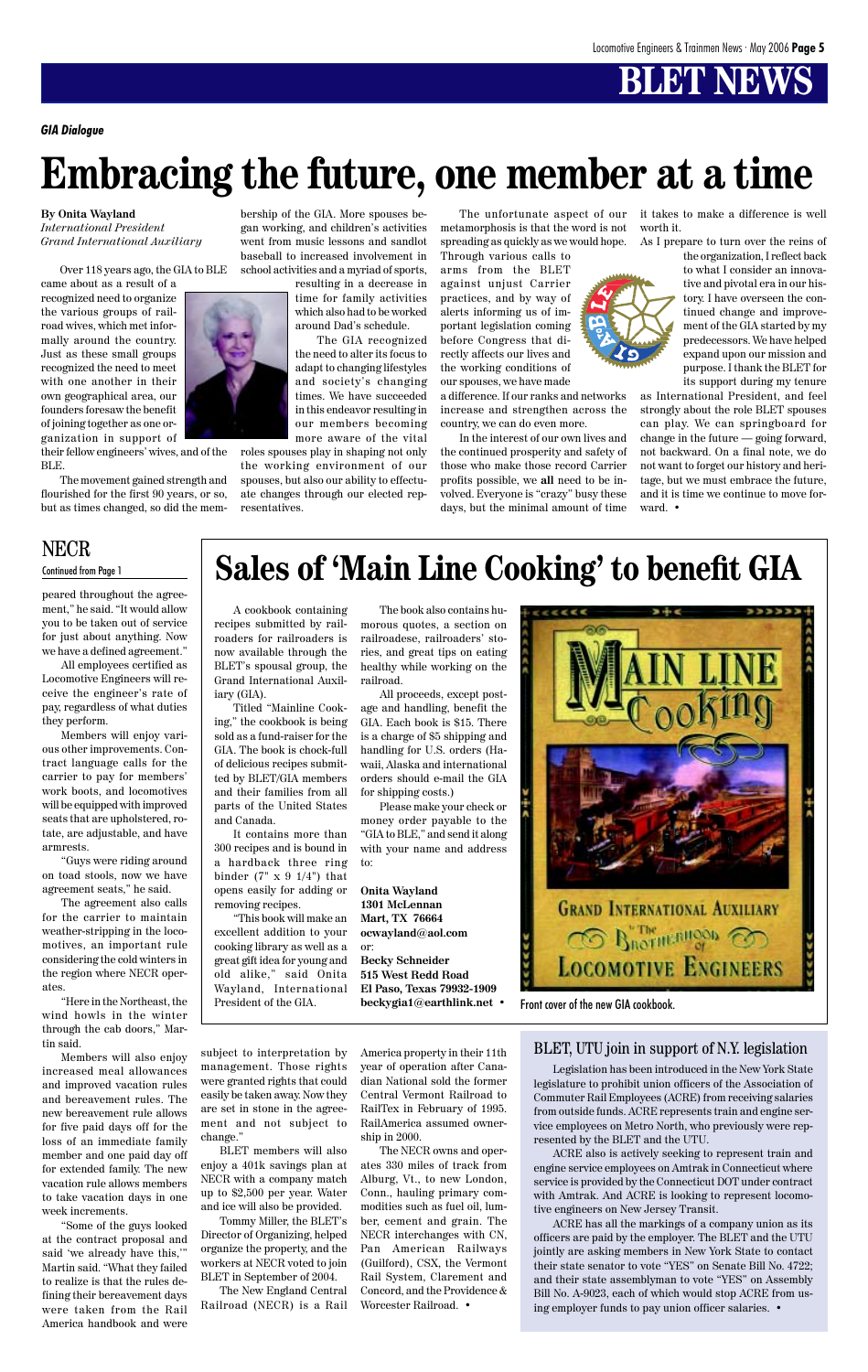# **RRB issuing statements of service, form 'BA-6'**

Each year, the U.S. Railroad Retirement Board prepares a "Certificate of Service Months and Compensation" (Form BA-6) for every railroad employee who received creditable railroad compensation in the previous calendar year. The forms will be mailed to employees by the Board during the first half of June. While every effort has been made to compile and keep current the addresses of all active railroad employees, employees for whom compensation was reported in 2005, but who have not received Form BA-6 by July 1, or need a replacement, should contact the nearest Board field office.

Form BA-6 provides employees with a record of their railroad retirement service and compensation. While the form has no cash value, the information shown is used to determine whether an employee qualifies for benefits and the amount of those benefits.

It is important that employees review their Form BA-6 to see whether their own records of service months and creditable compensation agree with the figures shown on the form. In checking the 2005 compensation total, employees should be aware that only annual earnings up to \$90,000 were creditable for railroad retirement purposes in that year, and that \$90,000 is the maximum amount shown on the form. To assist employees in reviewing their service credits, the form also shows service credited on a month-bymonth basis for 2004, 2003, and 2002, when the creditable compensation maximums were \$87,900, \$87,000, and \$84,900, respectively. In addition, the form identifies the employers reporting the employee's 2005 service and compensation.

Besides the months of service reported by employers, Form BA-6 shows the number of any additional service months deemed by the Board. Deemed service months may be credited under certain conditions for an employee who did not work in all 12 months of the year, but had creditable tier II earnings exceeding monthly prorations of the creditable tier II earnings maximum for the year. However, the total of reported and deemed service months may never exceed 12 in a calendar year; and no service months, reported or deemed, can be credited after retirement, sev-

erance, resignation, discharge, or death.

Form BA-6 also shows the number of months of verified military service creditable as service under the Rail-

road Retirement Act, if the service was previously reported to the Board. Employees are encouraged to submit proofs of age and/or military service in advance of their actual retirement. Filing these proofs with the Board in advance will streamline the benefit application process and prevent payment delays.

For employees who received separation or severance payments, the section of the form designated "Taxable Amount" shows the amounts of any separation allowance or severance payments that were subject to railroad retirement tier II taxes. This information is shown on the form because a lump sum, approximating part or all of the tier II taxes deducted from such payments made after 1984 which did not provide additional tier II credits, may be payable by the Board upon retirement to qualified employees or to survivors if the employee dies before retirement. The amount of an allowance included in an employee's regular compensation is shown under "Compensation Amount."

Form BA-6 also shows, in the section designated "Employee Contributions," the cumulative amount of tier II railroad retirement payroll taxes paid by the

employee over and above tier I social security equivalent payroll taxes. While the Board does not collect or maintain payroll tax information, the Board computes this amount from its compensation records in order to advise retired employees of their payroll tax contributions for Federal income tax purposes.

Employees should check their name, address, social security number, birth date and sex shown at the top of the form. In order to protect privacy, only the last four digits of an employee's social security number are shown. If only the first four or five letters of the employee's surname are shown, his or her birth date shows as 99-99, and the sex code shows as U(nknown), it means the Board is verifying his or her social security number with the Social Security Administration. Otherwise, if the personal identifying information is incorrect or incomplete (generally cases where the employee's surname has more than 10 letters and the form shows only the first 10 letters) or the address is not correct, the employee should contact the nearest Board field office. The field office can then correct the Board's records.

This is important in order to prevent identity or security-related problems that could arise if the employee wants to use certain Internet services

available on the Board's Web site.

Employees can request that printouts of their individual railroad retirement records of service months and compensation be mailed to them. A PIN/

See RRB's Form BA-6, Page 7

Password is not required to use this service. It can be accessed simply by visiting the Board's Web site at www.rrb.gov, clicking on "Benefit Online Services (MainLine)," and selecting the "Request Service & Compensation History" option.

Employees may also view their railroad retirement service and compensation records, get estimates of their future annuities, apply for, as well as claim, railroad unemployment benefits, and access their individual railroad unemployment insurance account statements, through the Board's Web site. However, to use these additional online services, an employee must first get a PIN/Password and then establish an

Between now and June 17, BLET members will vote on an initiative that could drastically change the way the organization elects it top officials.

The petition calls for the direct election of National Division officers (one member, one vote) instead of the current system of election by delegates at a National Convention.

A sufficient number of petitions were received in accordance with the BLET Bylaws to make it mandatory for the National President to circulate a ballot calling for a vote of the active membership on the issue. Approximately 37,000 ballots were mailed to all active BLET members on April 20. Members will

### **BLET members to vote on 'one member, one vote' initiative; ballots due June 17**

have until June 17 to return the ballots.

In recent weeks, a number of BLET local division officers, general chairmen and national officers have received unsolicited letters from the Teamsters for a Democratic Union (TDU) endorsing this referendum.

However, John F. Murphy, Director of the Teamsters Rail Conference, issued a letter to BLET officers on April 19, informing them that TDU has no official status in the Union and speaks only for itself.

"We have received inquiries concerning the standing of the TDU within the International Brotherhood of Teamsters," Murphy wrote. "The referendum con-

cerning direct election of BLET officers is an issue that must be decided by the members of the BLET. The International Union has not expressed any position on the referendum, one way or the other."

A copy Murphy's letter is available on the BLET website.

Members needing a replacement ballot must contact Tonya of the BLET National Division at (216) 241- 2630, ext. 217. Members must provide their full name, division number, correct address and telephone number. This information should be left in a voice mail message if no one is available. Also, requests can be e-mailed to: Tonya@ble-t.org. •

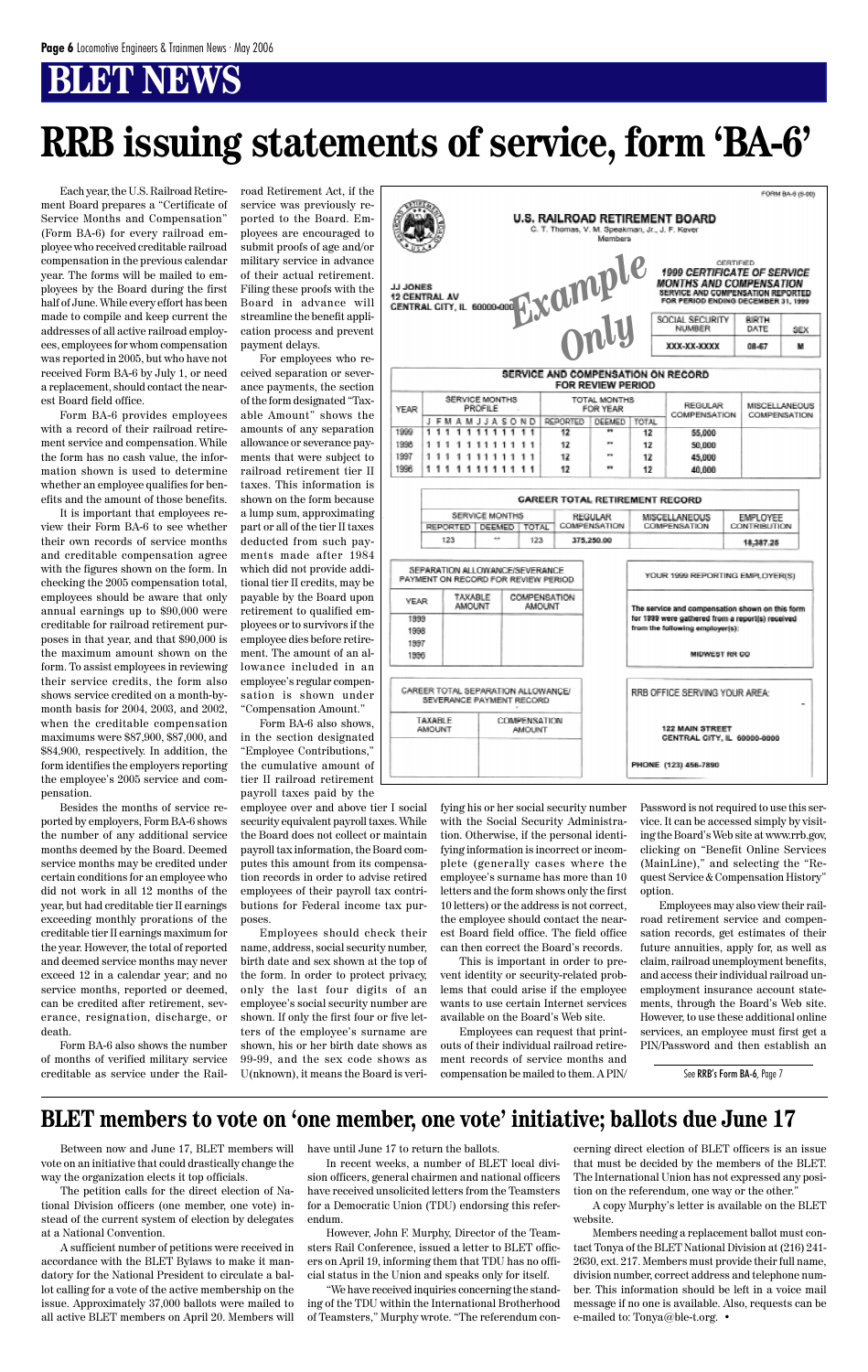

### Election Supervisor's Sixth Report to BLET Members

#### *Passenger Rail News*

# **Pattern agreement 'unfair' for BLET members at LIRR**

**Candidate Nominations At The Convention:** — The 27th International Convention of the IBT is scheduled to convene on June 26, 2006 and have sessions each day through Friday, June 30. Delegates at the convention nominate candidates for IBT international union office.

The **schedule for nominations** is stated in the **Supplemental Election Supervisor Rules for the 27th International IBT Convention**. Copies can be obtained at the Election Supervisor's Office at the Convention, located in the Gold Ballroom at Bally's, or by downloading them from www.ibtvote.org. The **Supplemental Rules** also govern procedures for floor nominations, floor speeches in support of nominations, campaign activity, floor demonstrations, voting procedures, and observer rights for all aspects of the nominations. The Supplemental Rules and Article III, §␣ 5 of the *Rules for the 2005-2006 IBT International Union Delegate and Officer Election* set out all the rules that govern the nomination process.

A BLET member is eligible to run for an IBT international union office if he or she is a member in continuous good standing for a period of five (5) consecutive months between January 2006 and May 2006, with no interruptions in active membership due to suspensions, expulsions, withdrawals, transfers or failures to pay fines, and assessments during any part of that period.

To be nominated to run for IBT international office, a candidate nominated from the Convention floor must receive at least five percent (5%) of the votes cast in the secret ballot nomination vote for that office. Only delegates accredited by the Office of the Election Supervisor are eligible to cast votes in the secret ballot nomination voting. A candidate for union-wide office (General President, General Secretary-Treasurer, at-large Vice President, International Trustee) must receive at least five percent of the secret ballot nomination votes cast by all delegates. A candidate nominated from the floor for a regional Vice-President position must receive at least five percent of the secret ballot nomination votes cast by all delegates from the floor nominee's region.

**Delegate Elections By The Numbers:** — 614 IBT Local Unions, GCC Local Unions, BLET General Committees of Adjustment, and BMWED System Federations elected delegates to the 27th International Convention of the IBT: almost all of these elections were conducted since January 1, 2006. There were 152 contested elections for Convention delegate; the other delegates were nominated without opposition. Here is the breakdown of delegates expected to attend the Convention:

These are the figures available at the time this publication went to press, before accreditation was completed. The final number of accredited delegates and the number of alternates remaining at the end of accreditation may be different than stated here.

**General Election Dates:** — If any of the IBT international offices are contested after the nominating Convention, the Office of the Election Supervisor will conduct the general election. We expect that ballots would be mailed to the entire IBT membership on October 10, 2006, and that the ballot count would start on November 13, 2006 continuing each day to completion. Details of the balloting and count will be published in coming issues of this magazine, and on www.ibtvote.org.

**Candidate Forum:** — If the office of IBT General President is contested after the nominating Convention, the candidates for that office (or, if they choose, their General Secretary Treasurer running mates) must participate in a candidate forum where they will have an opportunity to address issues affecting the IBT and its members. The forum will be recorded and the recording will be made available for distribution to members. Check www.ibtvote.org after the Convention for details about the date, time and location of the candidate forum.

**Richard W. Mark Election Supervisor**

|                    | $#$ of Delegates | # of Alternate Delegates |
|--------------------|------------------|--------------------------|
| <b>IBT</b> Locals  | 1,583            | 985                      |
| <b>GCCC Locals</b> | 112              | 95                       |
| <b>BMWED SFs</b>   | 46               | 36                       |
| <b>BLET GCAs</b>   |                  | 38                       |

| <b>TOTAL</b> | 1 C A |
|--------------|-------|
| 1,798        | 1,134 |

RRB Internet Services account. To do this, employees can click on "Benefit Online Services (MainLine)" and then click on the "Create an account" link for directions on establishing an RRB Internet Services account. At that time, to ensure security, they must apply for a Password Request Code, which they will receive by mail in about 7 to 10 days.

If the employee's name was incomplete on Form BA-6, and he or she has not yet contacted a Board field office to correct it, the employee should enter his or her first and middle initials and his or her surname just as it appears on the Form BA-6 or a previously furnished printout of service and compensation, along with the other requested information. For most employees, the address and phone number of the Board office serving their area are provided on the form. Addresses and phone numbers for all Board offices are available by calling the RRB Help Line at (800) 808- 0772 or by checking www.rrb.gov. Most Board offices are open from 9:00 a.m. to 3:30 p.m., Monday through Friday, except on Federal holidays. Any other discrepancies in Form BA-6 should be reported promptly in writing to: Protest Unit-CESC, U.S. Railroad Retirement Board, 844 North Rush Street, Chicago, Illinois 60611- 2092. The employees must include their social security number in the letter. Form BA-6 also explains what other documentation and information should be provided. The law limits to four years the period during which corrections can be made. •

The BLET members at the Long Island Rail Road ratified a pattern contract settlement recently.

During the long running negotiations, three different disputes were arbitrated, one of which began in Federal Court when BLET members threatened to strike over the carrier using outside contractors to move trains in its new Arch Street Yard facility.

"We fought long and hard in an effort to negotiate an agreement that not only recognized issues unique to our craft but compensated us for our superior skill, responsibility and productivity as well," said General Chairman Robert M. Evers. "Unfortunately, our demand for a release from mediation was denied and we ended up with the pattern settlement negotiated by another craft. During the past 10 years there has been a huge turnover in our membership due to retirements and many of these members were unfamiliar with pattern bargaining.

"They now realize the inherent unfairness associated with this process and the consequences it has on not only our wages and benefits but also our lack of leverage at the bargaining table. However, one of the positive aspects of this settlement was our members coming together with their General Committee and participating in our Organization's democratic ratification process. I am most grateful for the assistance of President Hahs, First Vice President Rodzwicz, our legal counsel, both locally and nationally, and our Arbitration Department, who were with us every step of the way during our struggle for a fair and equitable agreement."

BLET members working on the New York & Atlantic Railroad also ratified an agreement recently.

"We hammered out a fair settlement that did not require us to overcome a pattern agreement," General Chairman Evers said. "In addition to a continuation of a \$20 per day longevity payment, the agreement also provides for the 'rolling in' of the Certification Allowance into the hourly rate and time and one-half for working a sixth and seventh day in the workweek.

"The New York & Atlantic Railroad truly cares about their employees, which was demonstrated during negotiations, which is in sharp contrast to having to deal with the MTA/LIRR. The percentage wage increases over the four year term of the agreement will ultimately be enhanced by the profit sharing clause should the carrier increase their business. BLET members are essentially partners in the success of the freight operating over the LIRR and have been recognized as such as a result of this agreement." •

### RRB's Form BA-6

Continued from Page 6